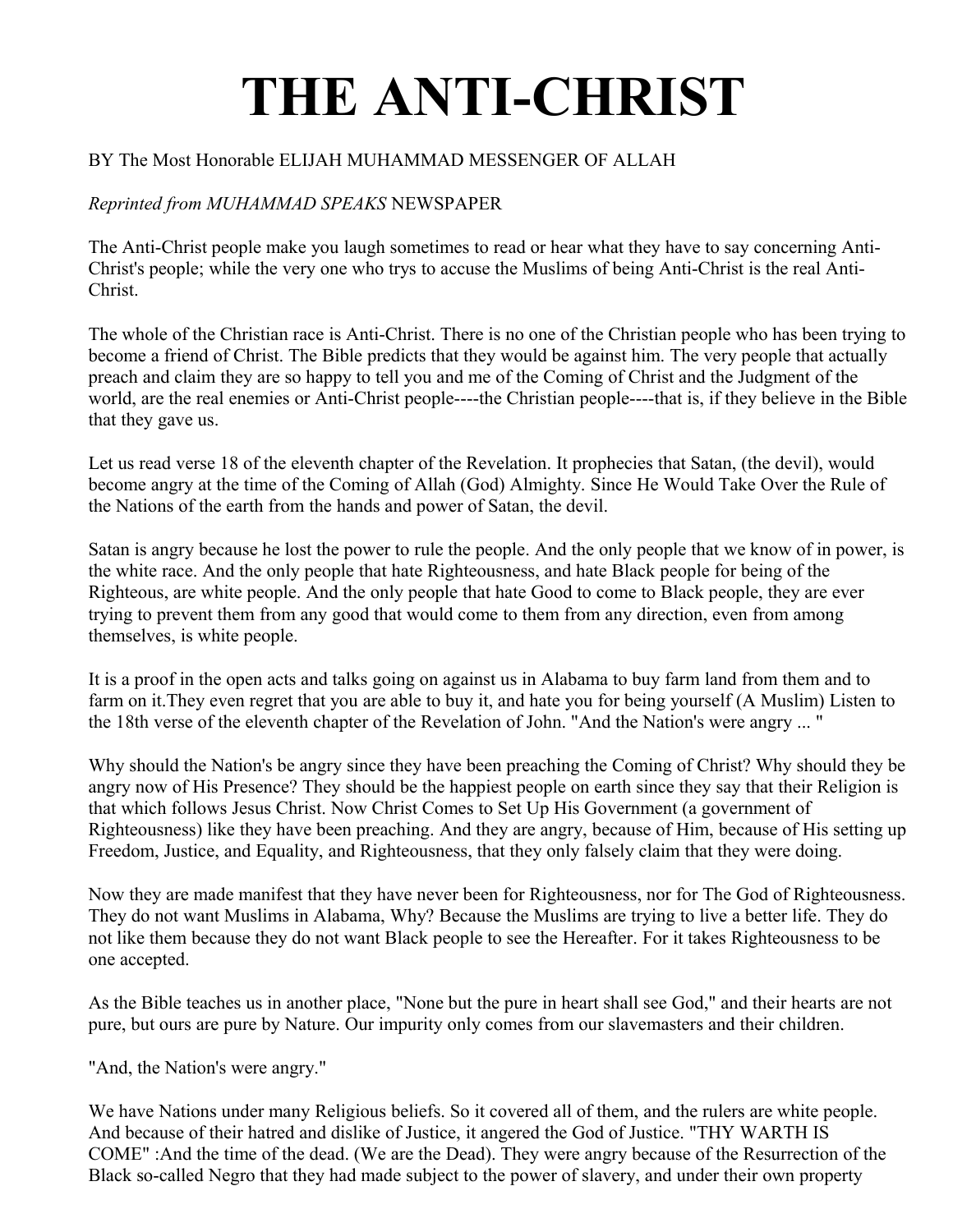subjected them to be the property of the white people. And they do not want their property released even though God is Asking for it. As it makes it very clear in another place in the Bible, "He Will say to the SOUTH, keep not back." Do not try to interfere with His choice of freeing his people.

The act going on in Alabama is a manifestation of this 18th verse of the eleventh chapter of the Revelation. "They are angry." And they are trying to keep us back. Who in the world ever heard tell of a man being fined because of his Religion? But remember again, the Bible teaches you. Is. 59:15 that "He that turns to Righteousness, he becomes a prey." He manifests himself as prey to the enemy because the enemy is going after him, because he hates him for going over to Righteousness.

He will loose this slave, not taking him to hell like the rich man's lost Lazarus. He was independent and was bolsterous and proud, and mistreated poor Lazarus. But, when *his* mistreatment came from Allah (God) then he cried to Lazarus for help. Because of the rich man's proudness, and hatred of his servant and putting dogs on them; and you have done the same thing. God Took the wealth of the rich man and dried his food up on his table,where he had none for himself. Then he gave Lazarus a better place and better food than he was getting from his slavemaster's table, which was only the worst of the food that is what our grandparents and we have been getting. He gives you the worst of food, especially in the South.

They love for you to come in and ask for fatback and the poison hog. They do not like for you to ask for lamb or chicken. I remember in my younger days that it was an insult to them for you to go and ask for T-bone steak or Sirloin steak. You must always ask for the worst of the food. He will sell that to you happily.

He will ask you to help him kill the poison pig, and give you the worst of that for your pay. The feet, chitterlings, guts, and you have to empty them of the refuge to try to eat it.

This is what they give you for pay; or either a boney head that he would not want to try to pick the meat off of. This is the pay of the poor Black woman. I know these things to be true because, my mother used to work for them and would come home with that kind of pay.

He is angry to see the Black man live under another king; to be a servant of a king; who deals with his servant in the way of Freedom, Justice, and Equality. So, they are angry, says the 18th verse of the Book of Revelation, because it is the time of the Dead. It is the time that the Dead should take their place in the Sun, like the other Nations.

Preachers, I think you should read this chapter and verse (17 and 18th verse of the eleventh chapter of Revelation). Be convinced that the white race is against the Resurrection of the Dead.The white race is against the Black man achieving anything of Good for himself and regardless to what it is.

This you know, but you are so afraid of the whtie man that you will only agree with me in secret on this; but work against me for favoritism from the white man. I cannot see what he will favor you with, but a flame of fire from the ever-burning fires of hell. That is already flamed.

The time of the dead; what do we get out of this time of the Dead? Time for the Dead to rise and become an independent Nation. This is what it means. It is your time, and not a time that you continue to follow your slavemaster into free slavery. It is a time that you were free to go for yourself. What is it on this earth that white people can deprive us from, even though they try since the earth belongs to us; it belongs to the Black man.

Well, then, why are not we Ruling it? It is just a mattter of time when the God Shall Give it to us. James Bishop of Alabama claims himself to be a Missionary, and claims he preaches the word of God. But, yet, it is proven definitely by his acts and anger against the Muslims, coming in and buying land to farm in Alabama. That is not the preaching of himself and his kind of Freedom, Justice, and Equality. He is the preacher of himself and his kind---enemines against the Black man. But, he should remember again that the Bible said